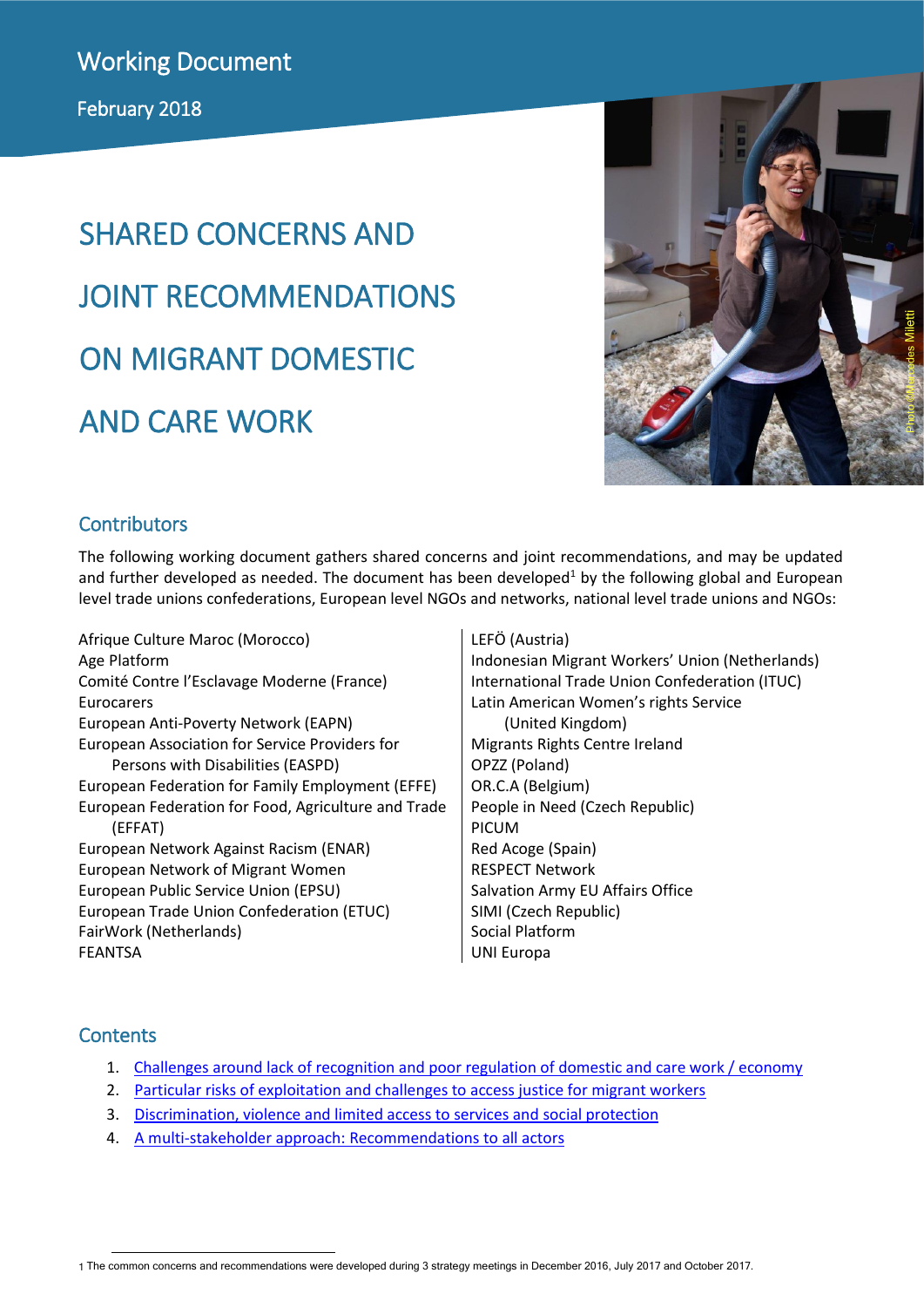#### Definition of key terms

**Migrant worker:** non-EU migrant workers. EU mobile citizens who are domestic and care workers face some similar challenges, and recommendations included seek to address the situation of all workers in the sector, regardless of status.

**Domestic and care work:** Work carried out for a household or households, including most frequently, cleaning, cooking, ironing, gardening and shopping as well as caring for children, for older people or other people with home-based care needs, including due to disability, health or other needs. This paper does not address care services provided outside the home. It is referred to as a "sector" while recognising that some stakeholders differentiate the care sector from other personal household services.

**Domestic worker:**<sup>2</sup> any person engaged in domestic work within an employment relationship. A person who performs domestic work only occasionally or sporadically and not on an occupational basis is not a domestic worker.

## <span id="page-1-0"></span>1. Challenges around lack of recognition and poor regulation of domestic and care work / economy

#### Lack of recognition and investment

- Policies in the areas of domestic work and long-term care have not yet taken stock of the demographic challenges faced by the European Union, namely an ageing population and a low recruitment of EU nationals for the domestic and care sector.
- Lack of recognition of domestic and care work as work, and as a decent and skilled job/ occupation. Lack of recognition of the difficulties and needs attached to the domestic and care work, as well as its value for the society as a whole.
- Non-application of labour standards to domestic and care work and to all workers, regardless of status (in line with human rights law, including ILO conventions as well as CEDAW including General Recommendation no. 26, and the Migrant Workers' Convention, including General Comment no. 1); need to ratify & implement ILO Conventions in particular C189 and Forced Labour Protocol.
- Lack of investment in the domestic and care sector and quality service provision (as well as social and worklife balance policies in general), and pressures on informal carers.
- Poor working conditions whether provided in the home or through other channels.
- Need for regulation of the sector, while ensuring the preservation and improvement of existing livelihoods during the transition, as well as support for informal carers.
- Lack of recognition of informal learning, skills and qualifications, including between countries (skills portability).
- Need to highlight positive contributions of intra-EU and extra -EU migrants to domestic and care sector regardless of status, and opportunities for decent employment provided by the sector – possible win-win for migrants, employers, the sector (NB. with the right policies in place to support this).
- Need for government support and subsidisation to provide affordable care to people with care needs.

<sup>-</sup>2 Definitions are based on those in ILO C189 - Domestic Workers Convention, 2011.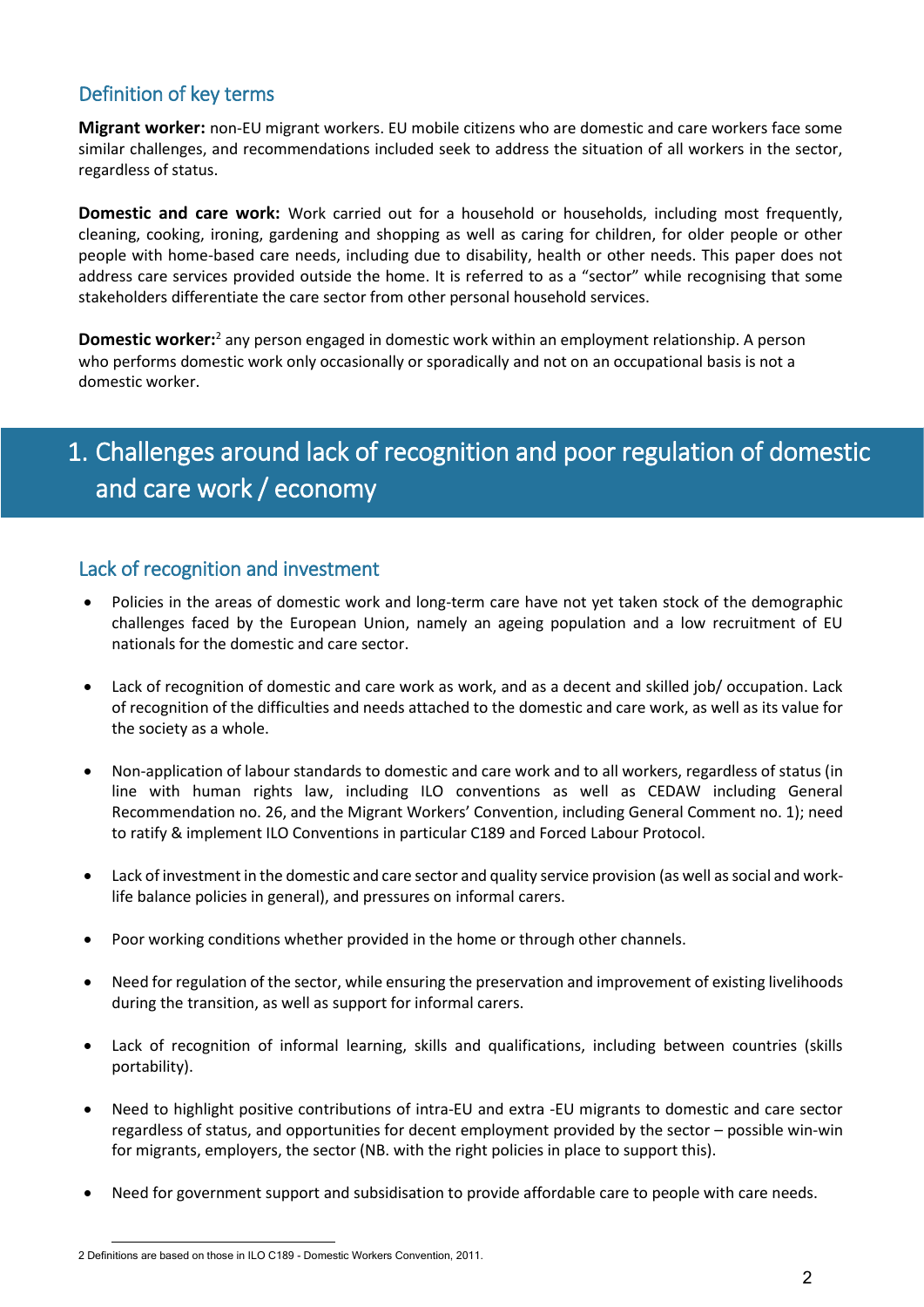#### Poor working conditions

- Prevalence of exploitative working conditions for all workers in the sector (national, EU, non-EU migrant): excessive working hours and hours when expected to be available ("on call"), limited and/or only unpaid holidays or sick leave, under payment.
- Limited access of labour inspectors, trade unions and NGOs representing migrant workers to private households as places of employment.
- Lack of career paths (training, skills development, possibilities to change sectors).
- Need to develop quality assurance systems.
- Benefits and pitfalls of voucher systems.

#### Gender dimensions – not only but largely migrant women

- Links to issues around women's empowerment, gender stereotypes and discrimination, including perception of domestic and care work as "women's work" (and lack of recognition of it as work and the perpetuation of that perception due to continued gender imbalance/ high proportion of female workers).
- Necessary to facilitate equal participation in the labour market and work-life balance for families.
- Changes in the care responsibilities and opportunities within migrant workers' families both within and across countries, and need to support transnational care and welfare systems.
- Risks of gender-based violence and exploitation, dependence, precarity.

#### Lack of regular channels and regularisation

- Restricted labour migration possibilities i.e. usually not possible for people to migrate to work as domestic worker, except for employees of diplomats (either because no permits are issued to third country nationals for this work, or because of labour market test requirements). Few countries allow migrant workers to get a permit for this work, even if they are already residing in the country.
- Dependent status of migrant workers if no right to change employer, risks of exploitation as a result.
- Misuse of au pair systems to meet demands for migrant domestic and care workers, exploitation of au pairs (type of duties, long hours, underpayment, etc.), and lack of labour rights protections for people currently working on au pair visas.
- Situations where migrant domestic and care workers to register as self-employed (and therefore work without rights as employees), or treatment as if they are, regardless of status.
- Very few possibilities to regularise through employment, in particular through employment in domestic work.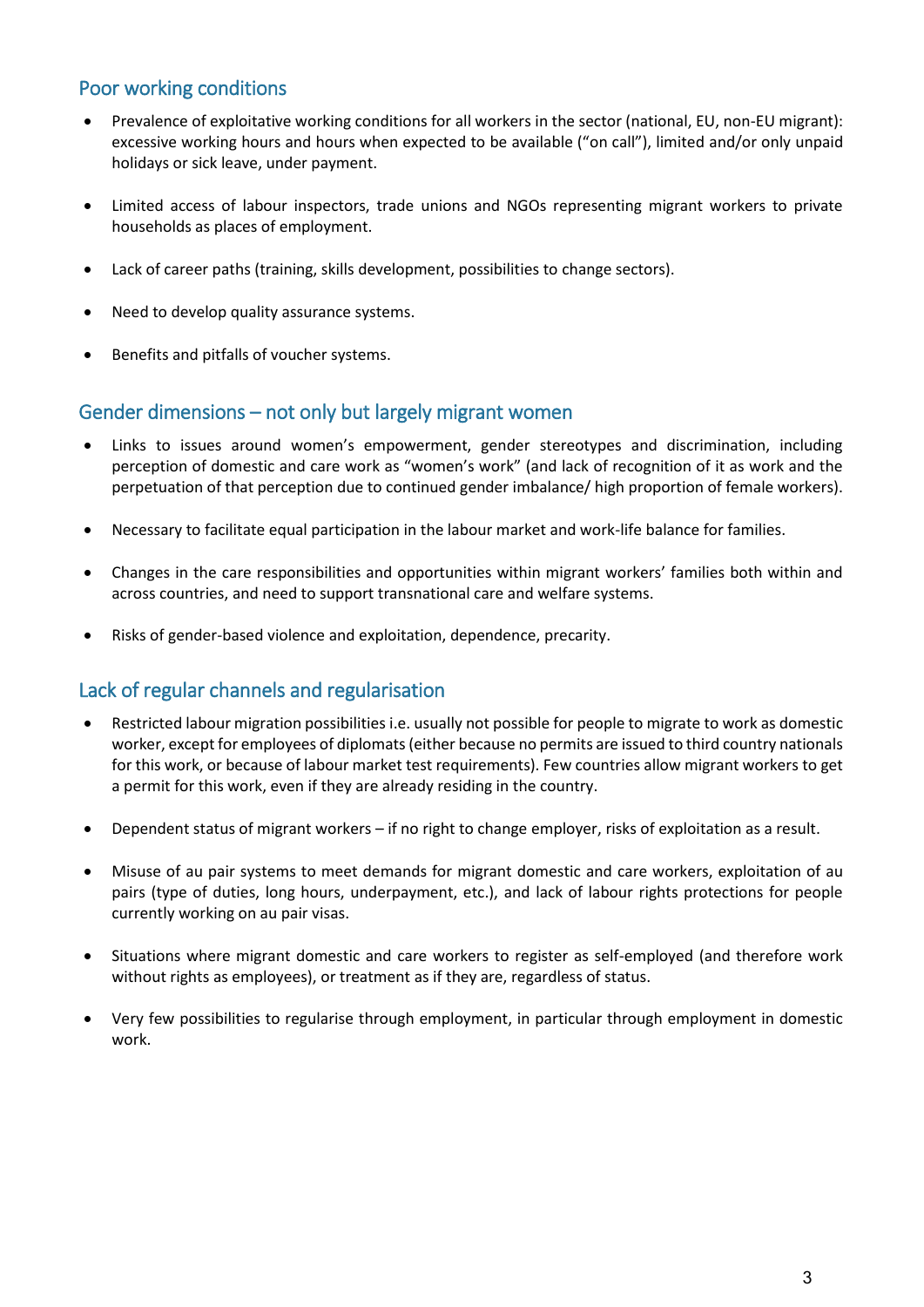#### **Key recommendations to policy makers**

- 1. **Invest in the domestic and care work sector** in the provision of public services and subsidised and wellregulated private service provision. Ensure proper social protection for those needing care and those working in the sector, by supporting individuals and families to access affordable and qualitative domestic and care services while meeting the real costs of the services.
- 2. **Include domestic and care work in the same employment regulations framework** as other occupations, including anti-discrimination legislation, in recognition of the role of the sector in social reproduction,<sup>3</sup> to improve standards and perceptions, and address reproduction of social, racial and gender inequalities. Include nationality as a prohibited ground for discrimination in national legislation on access to social protection, goods, services, training, employment and occupation.
- 3. **Ensure labour standards,** including a living wage, health and safety and social protection, as well as the right to non-discrimination and equal treatment, and the right to organise, to collective bargaining, and to information and consultation, apply to the domestic and care sector.
- 4. Facilitate recognition of **skills acquired through experience by migrant carers as well as informal carers, as well as the recognition of foreign diplomas**, and ensure **training and career trajectories**.
- 5. Develop and implement **quality assurance systems** for the sector, for example through certificates of professional competence (linked to recognition of skills).
- 6. **Recognise clear demand for workers in key sectors, including domestic and care work,** and how it is met currently by undocumented migrant workers (improve data collection and use, noting impact of undocumented workers meeting demand on the data) and/ or not addressed in the way labour market tests, shortage occupation lists and quotas are developed.
- 7. **Open up more/ extend existing admission channels for labour migration for different skills/ sectors, in particular for domestic and care work.** Regular channels must ensure:
	- possibilities to change employer, job and sector, work for more than one employer, and allow time for unemployment/ job search;
	- o equal treatment and labour rights, equal social and family rights as nationals;
	- $\circ$  possibilities to renew, as well as apply for another type of permit, move within the EU, and access permanent status after a number of years.
- 8. Implement **clear, permanent, accessible mechanisms to regularise** present undocumented workers, including those working as domestic and care workers, including through allowing applications for work permits from within the territory, regardless of status, while respecting workers' fundamental rights and ensuring opportunities for income security and livelihoods.

<sup>1</sup> 3 Addressing how domestic work is essential to the reproduction of communities, households and families, including through care; while at the same time recognising that this reproduces social relations - gender relations, class and economic relations, cultural relations - including discrimination. See Bridget Anderson, *Doing the Dirty Work?: The Global Politics of Domestic Labour*, 2000. Palgrave Macmillan: London and New York.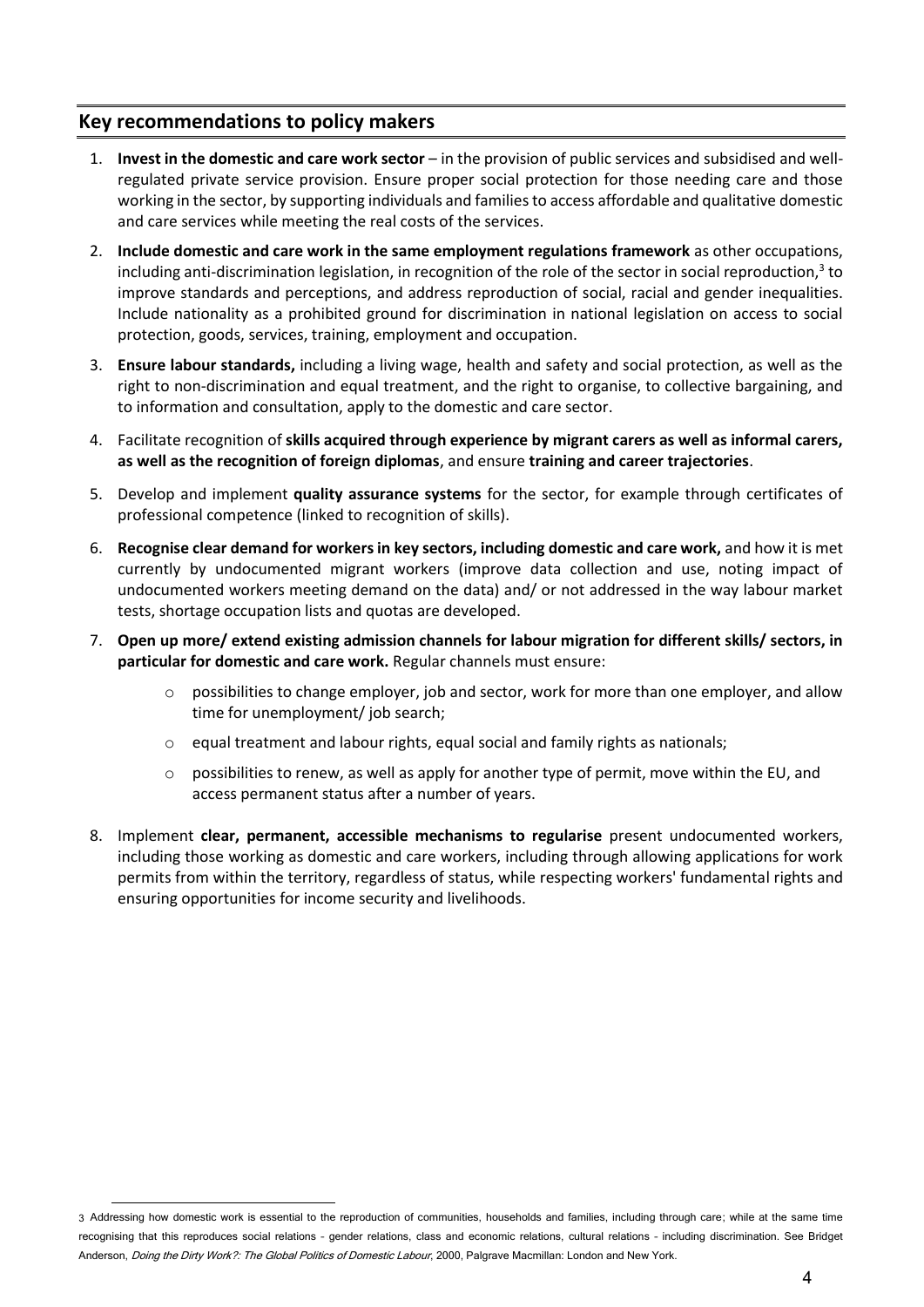## <span id="page-4-0"></span>2. Particular risks of exploitation and challenges to access justice for migrant workers

- Exploitation and deception in recruitment, recruitment fees need for regulation, ethical recruitment and no fees for workers.
- Limitations on liberty and mobility for live-in workers in particular, and confiscation of documents.
- Domestic servitude in diplomatic households and misuse of immunity to circumvent labour law.
- Contradictory and overlapping competences between migration and labour laws and authorities prioritisation of migration law enforcement over labour law enforcement resulting in joint inspections, and responsibilities on labour inspectors to check immigration status and report undocumented workers to immigration authorities and ineffective complaints and redress mechanisms; therefore risks of penalties for irregular work, employer retaliation, arrest, detention and deportation as a result of engaging with labour authorities, and very limited chances of recuperating unpaid wages and compensation.
- While some advancements in protection and support to identified trafficked persons, still limited access to meaningful support and justice (including access to secure residence status and compensation as relevant), high threshold for recognition of trafficking and issues around evidence, and lack of attention to widespread economic exploitation and continuum of exploitation and risks associated with exclusion and discrimination against undocumented migrants.
- Risks associated with care workforce being unsupported, over-worked, underpaid, etc.
- Difficulties around reaching, empowering and organising domestic workers and undocumented workers.
- Lack of capacity building e.g. financial empowerment and management for families in, and if returning to, the country of origin, and costs of sending remittances.

#### **Key recommendations to policy makers**

- 1. **Regulate recruitment agencies and au pair agencies**; ensure registration, mandatory minimum standards for positions offered, that fees are not charged to workers or au pairs, monitoring of implementation and accountability.
- 2. **Countries of destination to check that contracts** include minimum labour and social standards (including social security), and are in a language the worker can understand, including through the use of model contracts, **before issuing visas** for domestic workers. **Monitoring** should be ensured by requiring a separate meeting with the worker, after a given period, including through cooperation with NGOs.
- 3. Regarding **domestic workers employed by diplomats**, both the country of destination and country of origin should:
	- o Ensure that workers are issued a **work permit** rather than as a family member/ dependent, and have **equal rights** as other workers (all above recommendations also equally apply, regarding contracts, conditions of employment, labour mobility, social rights, etc.).
	- o Explore use of **memorandums of understanding** for diplomats employing domestic workers, stating that they will comply with labour regulations, allow inspections and participate in mediation as needed.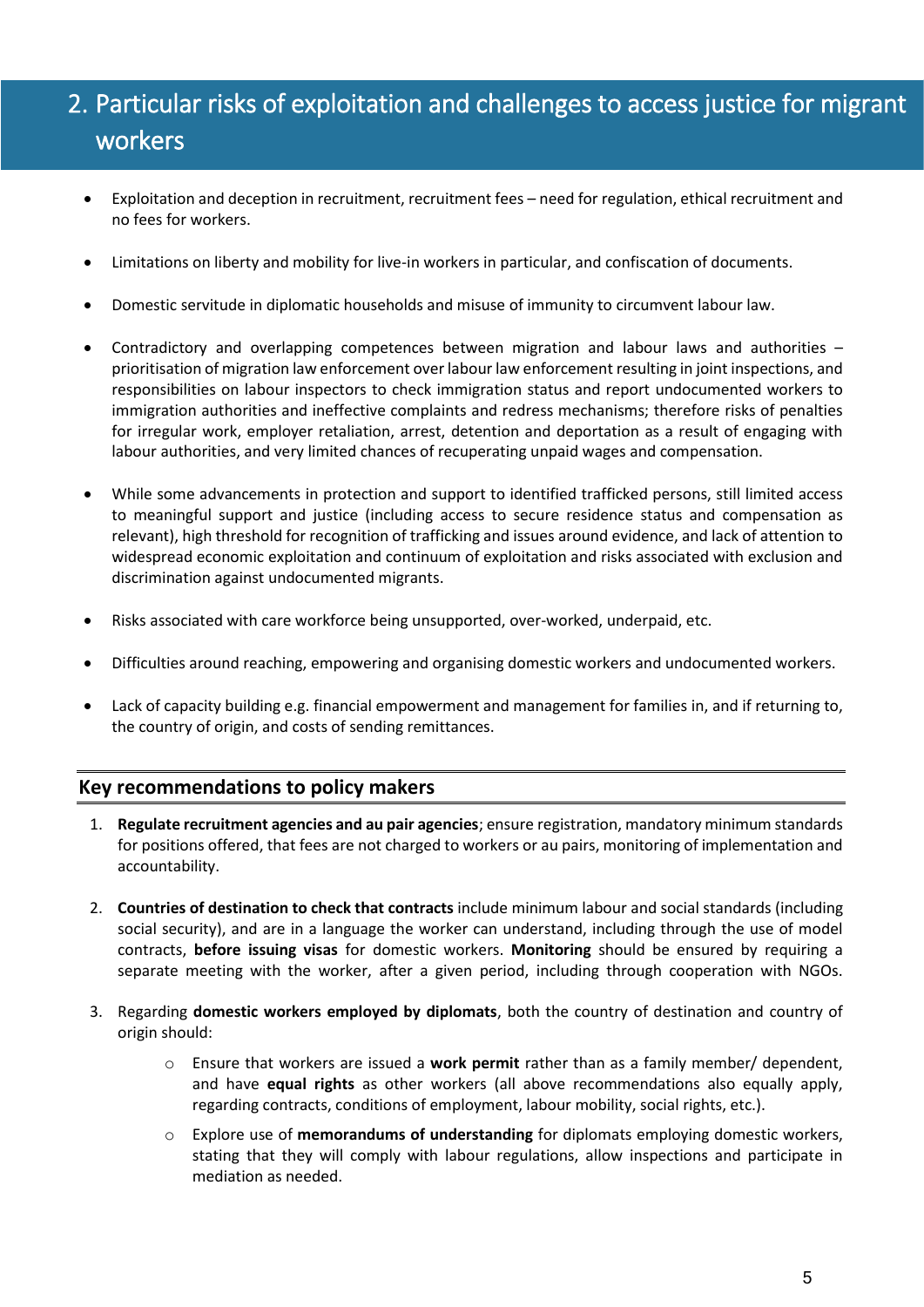- 4. **Prevent a situation where Europe meets its care needs through exploitation of migrant workers – ensure that employment in domestic and care sector is decent and dignified**.
	- o Ensure human rights and labour standards apply to **all workers, regardless of migration/ residence or employment status**, including for people on au pairs permits and workers that are self-employed but actually employed, or whose direct employer is an agent.
	- o This requires **effective mechanisms** for all workers, regardless of migration/ residence or employment status, **to file a complaint and access remedies,** without risk of apprehension or other negative repercussions and with necessary support.
	- o This includes implementing a strict **firewall** between the duties of labour inspectors and immigration enforcement (no role to enforce immigration law, check or report immigration status, no joint inspections).
	- o Labour inspectors must have access to **private homes as places of employment** (without a warrant, for example, through requiring employers to sign a waiver to allow unannounced labour inspections when issuing the work permit, both to check standards initially and monitor during employment). Labour authorities should have the resources and powers necessary to monitor, investigate, award compensation and ensure it is actually received by workers.
	- o Ensure that all workers have their **right to organise**, participate in collective bargaining, to join and form trade unions and social enterprises. Facilitate trade unions and NGOs supporting migrants to have access to workers.
	- o **Support for workers** to lodge a complaint should also be provided, including access to residence status, information and legal representation.
- 5. Countries of origin embassies in countries of destination should explore **consular services that support legal and social protection** of migrant workers, regardless of status, and their families in the countries of origin, and organise **information sessions** for their citizens on their rights in the country and services available to them, regardless of status, in cooperation with civil society.

## <span id="page-5-0"></span>3. Discrimination, violence and limited access to services and social protection

- Exposure to discrimination including on basis of nationality and religion.
- Exposure to violence (all forms of violence, including psychological, physical, sexual, financial, etc.)
- Inadequate housing, lack of privacy.
- Risks of homelessness, in particular for live-in workers.
- Lack of access to health services including reproductive health services, services for chronic conditions, etc. and in cases of workplace accidents.
- Lack of access to public social services, including portability and transfer of social security across countries, including outside the EU.